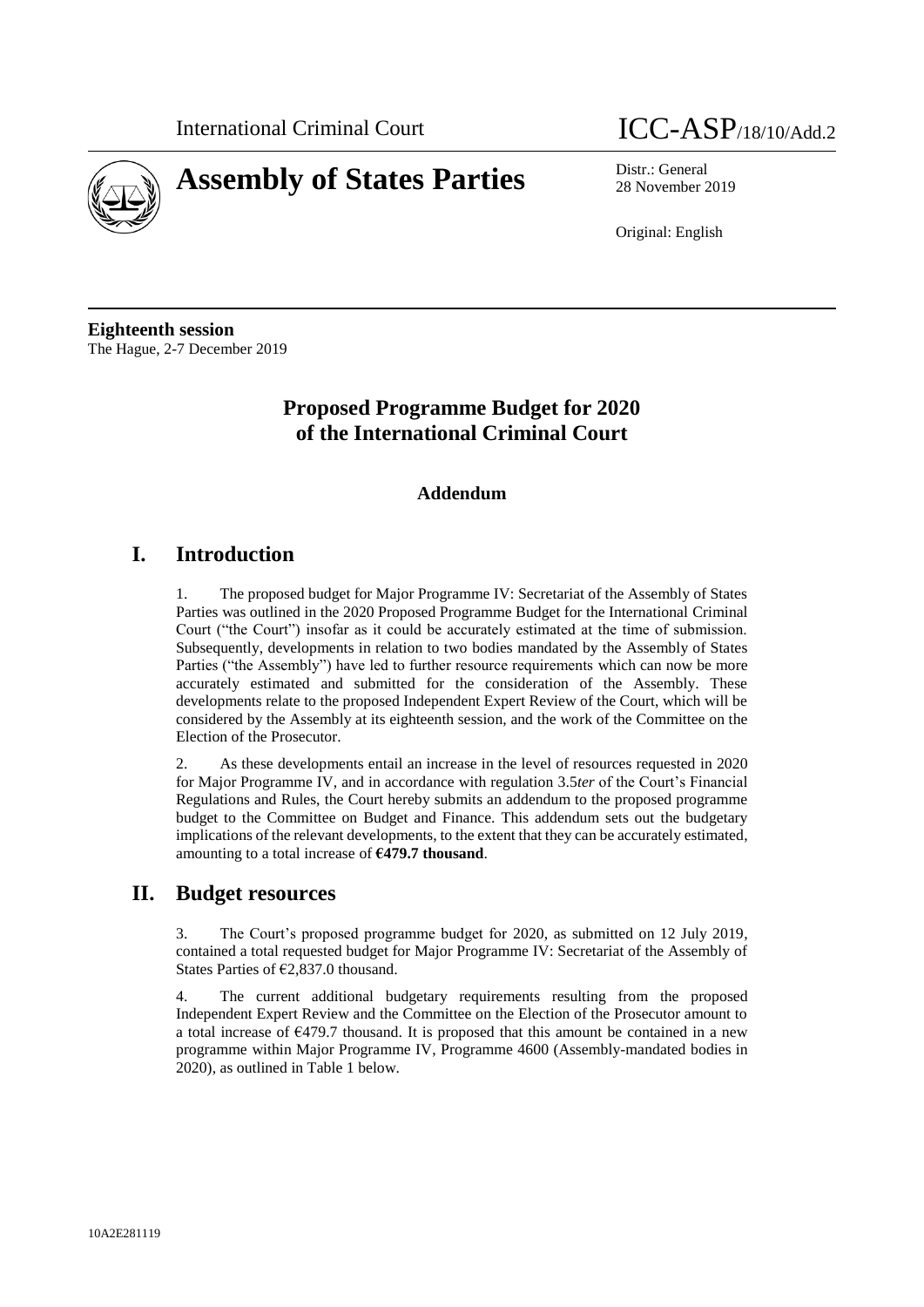| Major Programme IV: 4600          | Proposed 2020 Budget |  |  |  |
|-----------------------------------|----------------------|--|--|--|
| Temporary assistance for meetings | 7.1                  |  |  |  |
| Subtotal Other-staff              | 7.1                  |  |  |  |
| Travel                            | 166.6                |  |  |  |
| Contractual services              | 30.0                 |  |  |  |
| Consultants                       | 276.0                |  |  |  |
| Subtotal Non-staff                | 472.6                |  |  |  |
| <b>Total</b>                      | 479.7                |  |  |  |

**Table 1. Additional resources for Programme 4600 (Assembly-mandated bodies in 2020) (thousands of euro)**

5. The proposed Independent Expert Review of the Court has been discussed within the Bureau and its Working Groups throughout 2019. The details of the review, including who would undertake it and how their work would be conducted, were the subject of extensive discussions in the latter months of 2019. As virtually all elements of the process were unknown at the time of submission of the budget, including whether or not the review would be undertaken, it was not possible to estimate the required resources. Instead, the estimated costs were elaborated during discussions in the Bureau and its Working Groups, and the final structure of the review will be subject to approval by the Assembly at its eighteenth session.

6. The Committee on the Election of the Prosecutor was effectively established by the Bureau on 3 April 2019 via the adoption of Terms of Reference for the Election of the Prosecutor.<sup>1</sup> The Terms of Reference provide that the mandate of the Committee is to facilitate the nomination and election of the next Prosecutor of the International Criminal Court. The Bureau determined that the Committee would be composed of five members, designated by the Bureau based on consultations with the regional groups, and assisted by a panel of five independent experts appointed by the Bureau. Although the existence of the Committee was known at the time of the submission of the budget, $2$  the identity of the members and experts was not known and the actual requirements of the Committee were unclear. Once the members and experts had been appointed, they were able to consider the most efficient and cost-effective means of fulfilling the mandate and requirements set out in the Terms of Reference. Accordingly, on 12 September 2019 the Chair of the Committee submitted a proposal to the Bureau to hold three meetings: one two-day meeting in The Hague in December 2019, for the panel of experts to paper-sift applications, prepare a recommended longlist of candidates for interviews, and propose interview questions for the Committee; one two-day meeting for the Committee members in New York in February 2020, to review the panel's assessments, establish a list of candidates to be interviewed, and determine the interview questions and modalities; and one three-day meeting in The Hague in April 2020, for both the Committee members and panel of experts, to conduct interviews and decide on the shortlist of candidates to be recommended to the Assembly.

7. The costs of the Committee in 2019 have been absorbed within the budget of Major Programme IV, as noted by the Assembly at its seventeenth session.<sup>3</sup> For the costs in 2020, the Bureau approved<sup>4</sup> the proposal of the Committee, including the estimated costs, the details of which are now contained in this addendum to the budget.

 $\overline{\phantom{a}}$  $1$  ICC-ASP/18/INF.2.

<sup>2</sup> ICC-ASP/18/10, footnote 69.

<sup>3</sup> ICC-ASP/17/20, Part II, para. 10.

<sup>4</sup> Bureau decisions of 17 September 2019, available at:

[https://asp.icc-cpi.int/en\\_menus/asp/bureau/decisions/2019/Pages/default.aspx.](https://asp.icc-cpi.int/en_menus/asp/bureau/decisions/2019/Pages/default.aspx)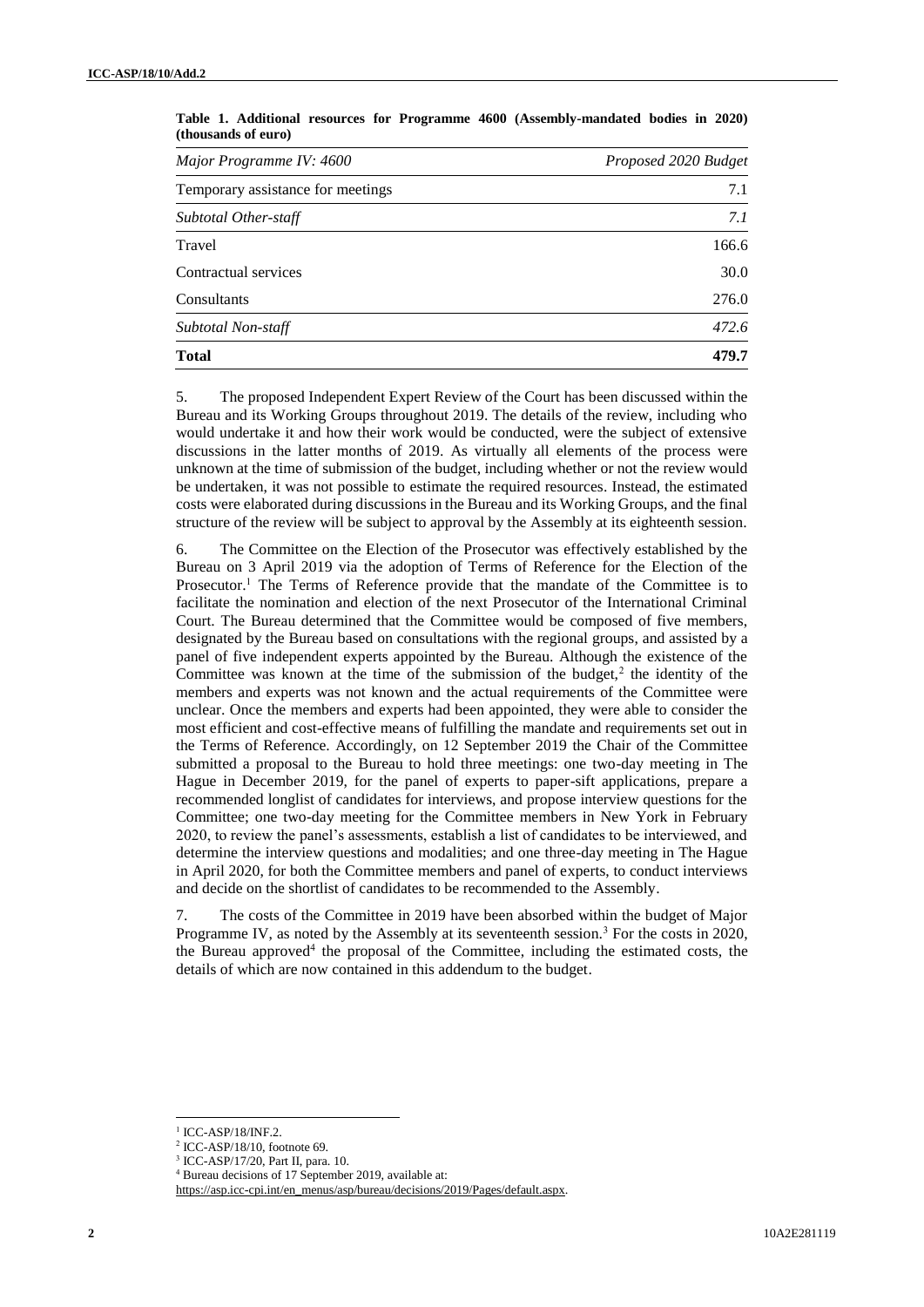#### **A. Major Programme IV – Secretariat of the Assembly of States Parties**

8. A total amount of €479.7 thousand is requested for Programme 4600 in 2020.

9. An amount of  $\epsilon$ 435 thousand is requested to cover the costs of the proposed Independent Expert Review in 2020. This figure consists of travel costs, a fee for each expert, and contractual services for assistance to be provided through an arrangement currently under discussion with the University of Leiden. The estimated travel costs are presented as averages, as it is not possible to determine at this stage the location of the experts. A contingency has also been included in light of the many unknown factors.

10. An amount of  $645$  thousand is requested to cover the costs of the Committee on the Election of the Prosecutor in 2020. This figure consists of travel costs for the five members of the Committee to attend a two-day meeting in New York in February 2020, travel costs for the five members and five independent experts to attend a three-day meeting in The Hague in April 2020, and interpretation costs.

11. Travel costs would be covered at economy class, and with either 100 per cent DSA (for stays of less than 60 days) or a reduced DSA (for longer stays).

|                                        | 2019      | Proposed 2020<br>Approved Budget after CBF<br><b>Budget</b> recommendations | Addendum                 | Resource changes |        | Proposed 2020<br><b>Budget after CBF</b><br>recommendations |
|----------------------------------------|-----------|-----------------------------------------------------------------------------|--------------------------|------------------|--------|-------------------------------------------------------------|
| <b>ICC</b>                             |           |                                                                             |                          | Amount           | $\%$   | including<br>Addendum                                       |
| Judges                                 | 5,662.1   | 5,516.9                                                                     | $\overline{a}$           | (145.2)          | (2.6)  | 5,516.9                                                     |
| Professional staff                     | 60,752.2  | 61,403.7                                                                    |                          | 651.5            | 1.1    | 61,403.7                                                    |
| General Service staff                  | 25,356.6  | 26,082.4                                                                    | $\overline{a}$           | 725.8            | 2.9    | 26,082.4                                                    |
| Subtotal staff                         | 86,108.8  | 87,486.1                                                                    | $\overline{a}$           | 1,377.3          | 1.6    | 87,486.1                                                    |
| General temporary assistance           | 17,126.6  | 17,194.3                                                                    |                          | 67.7             | 0.4    | 17,194.3                                                    |
| Temporary assistance for meetings      | 978.7     | 276.4                                                                       | 7.1                      | (695.2)          | (71.0) | 283.5                                                       |
| Overtime                               | 299.3     | 223.5                                                                       |                          | (75.8)           | (25.3) | 223.5                                                       |
| Subtotal other staff                   | 18,404.6  | 17,694.2                                                                    | 7.1                      | (703.3)          | (3.8)  | 17,701.3                                                    |
| Travel                                 | 6,152.5   | 6,165.6                                                                     | 166.6                    | 179.7            | 2.9    | 6,332.2                                                     |
| Hospitality                            | 29.0      | 28.0                                                                        |                          | (1.0)            | (3.4)  | 28.0                                                        |
| Contractual services                   | 4,002.9   | 4,042.7                                                                     | 30.0                     | 69.8             | 1.7    | 4,072.7                                                     |
| Training                               | 1,000.7   | 1,045.1                                                                     |                          | 44.4             | 4.4    | 1,045.1                                                     |
| Consultants                            | 667.5     | 407.7                                                                       | 276.0                    | 16.2             | 2.4    | 683.7                                                       |
| Counsel for defence                    | 3,487.8   | 3,167.5                                                                     | $\overline{\phantom{a}}$ | (320.3)          | (9.2)  | 3,167.5                                                     |
| Counsel for victims                    | 1,101.3   | 1,300.0                                                                     | $\overline{\phantom{a}}$ | 198.7            | 18.0   | 1,300.0                                                     |
| General operating expenses             | 14,857.3  | 16,028.9                                                                    |                          | 1,171.6          | 7.9    | 16,028.9                                                    |
| Supplies and materials                 | 1,175.5   | 1,233.7                                                                     |                          | 58.2             | 5.0    | 1,233.7                                                     |
| Furniture and equipment                | 1,900.0   | 1,376.6                                                                     |                          | (523.4)          | (27.5) | 1,376.6                                                     |
| Subtotal non-staff                     | 34,374.5  | 34,795.8                                                                    | 472.6                    | 893.9            | 2.6    | 35,268.4                                                    |
| <b>Total</b>                           | 144,550.0 | 145,493.0                                                                   | 479.7                    | 1,422.7          | $1.0$  | 145,972.7                                                   |
| Host State Loan                        | 3,585.1   | 3,585.1                                                                     | $\overline{a}$           |                  |        | 3,585.1                                                     |
| <b>Total Including Host State Loan</b> | 148,135.1 | 149,078.1                                                                   | 479.7                    | 1,422.7          | 1.0    | 149,557.8                                                   |

#### **Table 2. ICC : Proposed budget for 2020**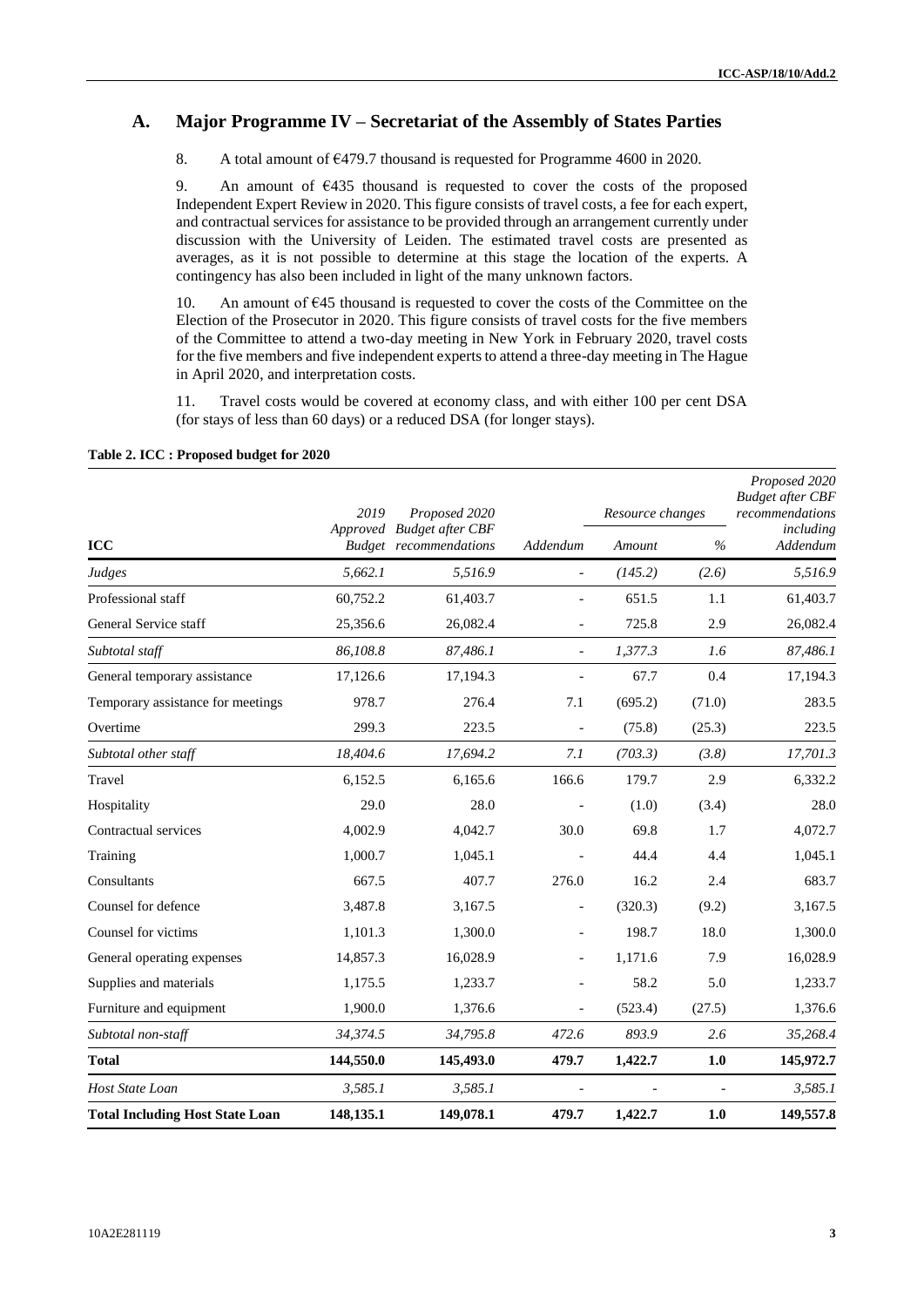|                                                                | 2019    | Proposed 2020<br>Approved Budget after CBF<br><b>Budget</b> recommendations | Addendum                 | Resource changes |                          | Proposed 2020<br><b>Budget after CBF</b><br>recommendations |
|----------------------------------------------------------------|---------|-----------------------------------------------------------------------------|--------------------------|------------------|--------------------------|-------------------------------------------------------------|
| <b>Secretariat of the</b><br><b>Assembly of States Parties</b> |         |                                                                             |                          | Amount           | $\%$                     | including<br>Addendum                                       |
| Judges                                                         |         |                                                                             | $\overline{\phantom{a}}$ | $\overline{a}$   | $\overline{\phantom{a}}$ |                                                             |
| Professional staff                                             | 647.7   | 658.4                                                                       | $\overline{a}$           | 10.7             | 1.7                      | 658.4                                                       |
| General Service staff                                          | 356.6   | 372.1                                                                       |                          | 15.5             | 4.3                      | 372.1                                                       |
| Subtotal staff                                                 | 1,004.3 | 1,030.5                                                                     | $\overline{a}$           | 26.2             | 2.6                      | 1,030.5                                                     |
| General temporary assistance                                   | 566.3   | 482.1                                                                       | $\overline{\phantom{a}}$ | (84.2)           | (14.9)                   | 482.1                                                       |
| Temporary assistance for meetings                              | 167.1   | 87.1                                                                        | 7.1                      | (72.9)           | (43.6)                   | 94.2                                                        |
| Overtime                                                       | 38.0    | 14.0                                                                        | $\overline{\phantom{a}}$ | (24.0)           | (63.2)                   | 14.0                                                        |
| Subtotal other staff                                           | 771.4   | 583.2                                                                       | 7.1                      | (181.1)          | (23.5)                   | 590.3                                                       |
| Travel                                                         | 438.9   | 581.6                                                                       | 166.6                    | 309.3            | 70.5                     | 748.2                                                       |
| Hospitality                                                    | 7.0     | 7.0                                                                         | $\blacksquare$           |                  | $\overline{\phantom{a}}$ | 7.0                                                         |
| Contractual services                                           | 568.7   | 585.2                                                                       | 30.0                     | 46.5             | 8.2                      | 615.2                                                       |
| Training                                                       | 7.3     | 7.4                                                                         |                          | 0.1              | 1.4                      | 7.4                                                         |
| Consultants                                                    |         |                                                                             | 276.0                    | 276.0            |                          | 276.0                                                       |
| Counsel for defence                                            |         |                                                                             |                          |                  |                          |                                                             |
| Counsel for victims                                            |         |                                                                             |                          |                  |                          |                                                             |
| General operating expenses                                     | 24.4    | 22.4                                                                        |                          | (2.0)            | (8.2)                    | 22.4                                                        |
| Supplies and materials                                         | 14.7    | 14.7                                                                        |                          |                  |                          | 14.7                                                        |
| Furniture and equipment                                        | 5.0     | 5.0                                                                         | $\overline{a}$           | $\overline{a}$   |                          | 5.0                                                         |
| Subtotal non-staff                                             | 1,066.0 | 1,223.3                                                                     | 472.6                    | 629.9            | 59.1                     | 1,695.9                                                     |
| <b>Total</b>                                                   | 2,841.7 | 2,837.0                                                                     | 479.7                    | 475.0            | 16.7                     | 3,316.7                                                     |
| Host State Loan                                                |         |                                                                             | $\overline{\phantom{a}}$ | ÷,               | $\blacksquare$           |                                                             |
| <b>Total Including Host State Loan</b>                         | 2,841.7 | 2,837.0                                                                     | 479.7                    | 475.0            | 16.7                     | 3,316.7                                                     |